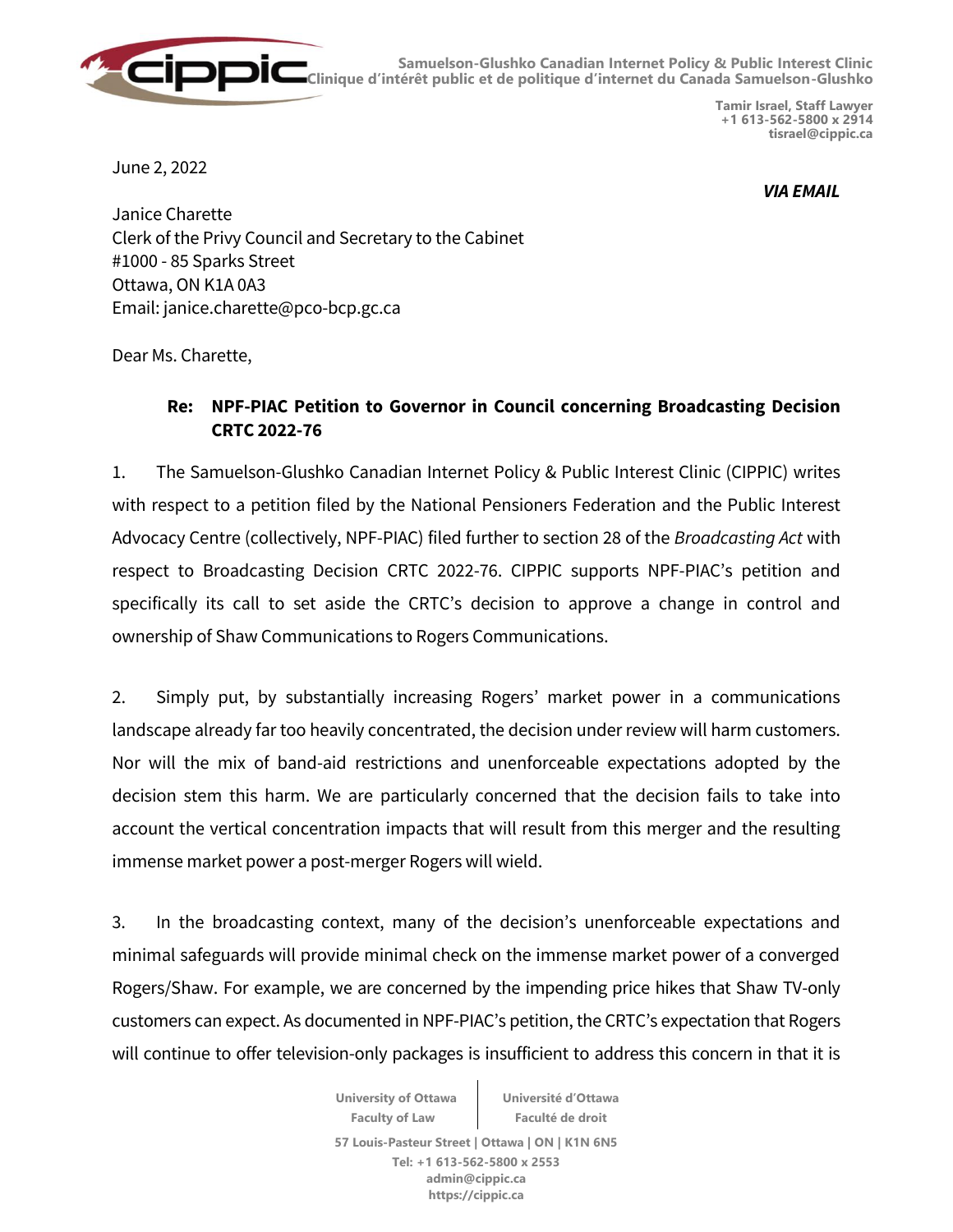unenforceable, appears limited to low-income households, and fails to guarantee similarly priced packages post merger.<sup>1</sup> We also echo the House of Commons' Standing Committee on Canadian Heritage (CHPC)'s concerns regarding the detrimental impact that this merger will have on Canada's already strained local news ecosystem and reiterate its recommendation that the merger be refused.<sup>2</sup>

4. Additionally, we are concerned with the decision's treatment of Corus—currently the second most viewed source of private English television and tied with Rogers for third most listened to private source of English radio content in Canada. 3 the decision treats Corus and all of its programming content as wholly distinct from the envisioned postmerger Rogers. Yet Corus will remain controlled by the Shaw family. Although Corus has always been its own distinct legal entity, the CRTC has historically considered that it should be effectively considered part of Shaw Communications, as both entities were controlled by the Shaw family. 4

5. However, since Rogers as a company will not control Corus post merger, the CRTC intends to treat it as an independent media company.<sup>5</sup> But post merger, the Shaw family will be heavily invested in Rogers and will control two seats on the Rogers board. The Shaw family therefore continues to have substantial incentive to operate Corus in ways that are advantageous to Rogers and, with the information they obtain through their Board seats, will have ample opportunity to do so in ways that will be difficult to detect.

6. The CRTC's solution—a license condition prohibiting Rogers and Corus from providing undue advantages in their dealings with each other and from acting as a single entity to their

 <sup>1</sup> NPF-PIAC Petition, paras 22-25, 27 and 34. See also: Canadian Press, "'Skinny Basic' TV Packages Under Fire at CRTC Hearings", September 7, 2016, *The Toronto Star*, [https://www.thestar.com/business/2016/09/07/skinny-basic-tv-packages-under-fire-at](https://www.thestar.com/business/2016/09/07/skinny-basic-tv-packages-under-fire-at-crtc-hearings.html)[crtc-hearings.html.](https://www.thestar.com/business/2016/09/07/skinny-basic-tv-packages-under-fire-at-crtc-hearings.html) 

<sup>&</sup>lt;sup>2</sup> House of Commons, Standing Committee on Canadian Heritage, "The Rogers-Shaw Merger: Bad News for Local News", May 2022, 44<sup>th</sup> Parl 1st Sess, <u>https://www.ourcommons.ca/Content/Committee/441/CHPC/Reports/RP11775633/chpcrp01/chpcrp01-</u> [e.pdf,](https://www.ourcommons.ca/Content/Committee/441/CHPC/Reports/RP11775633/chpcrp01/chpcrp01-e.pdf) Recommendation 1: "That the Government of Canada reject the Rogers-Shaw proposed merger."

<sup>&</sup>lt;sup>3</sup> CRTC, Communications Market Report, [https://crtc.gc.ca/eng/publications/reports/PolicyMonitoring/cmrd.htm,](https://crtc.gc.ca/eng/publications/reports/PolicyMonitoring/cmrd.htm) "Data - TV", TV-T3: Private Conventional Television Stations of Large Ownership Groups, 2018-2020; and "Data – Radio", RD-S6: Tuning and Tuning Share by the Largest English-Language Private Commercial Radio Operators in Canada in an Average Week, 2015-2021.

<sup>4</sup> Broadcasting Decision CRTC 2016-110, paras 16-19.

<sup>5</sup> Broadcasting Decision CRTC 2022-76, para 90.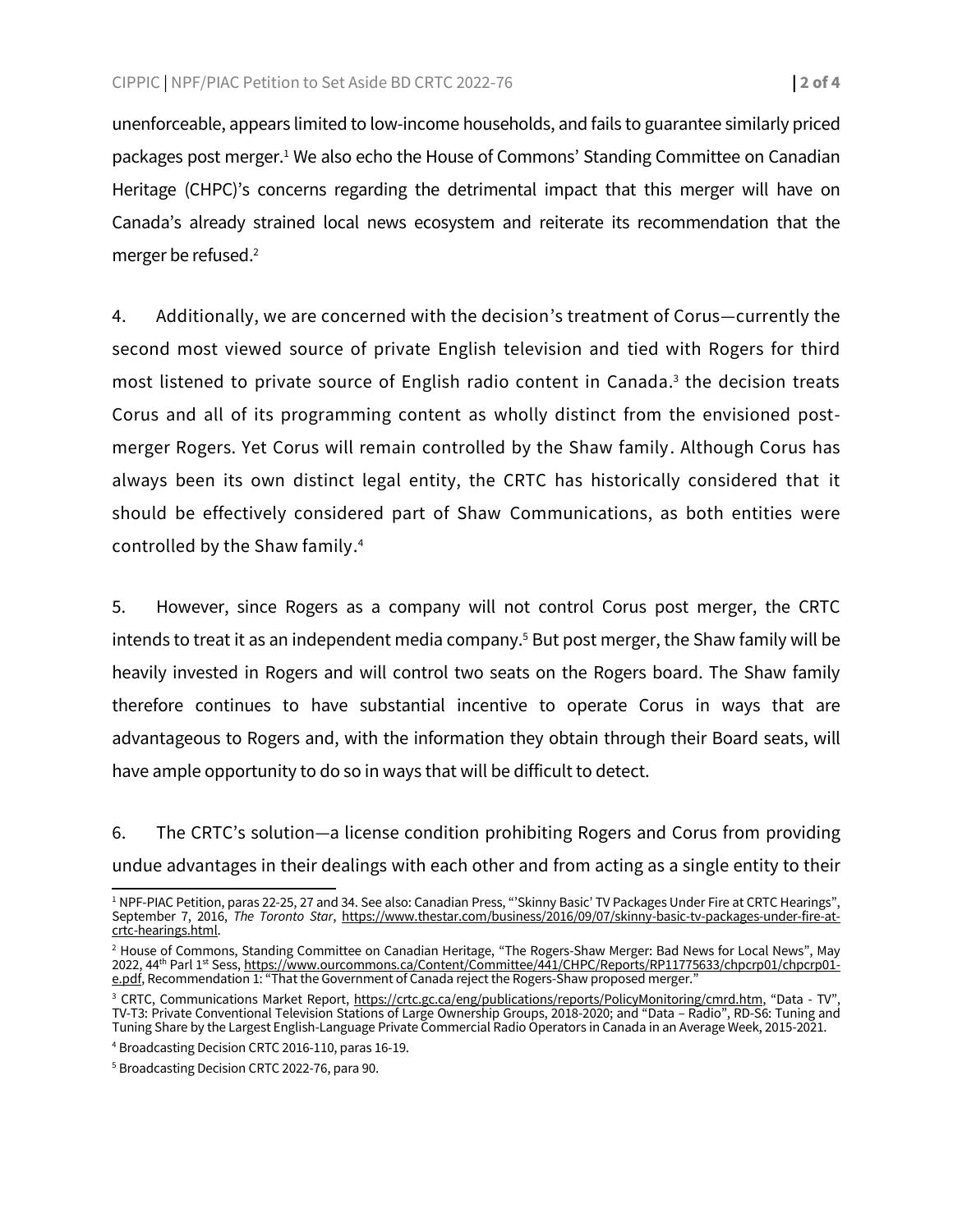advantage—is insufficient.<sup>6</sup> The Shaw family, through its control of Corus, will be able to act in Rogers' advantage in many ways that will be difficult to document, particularly where these actions are premised on non-public information obtained through Shaw's seats on the Rogers board. There are therefore strong incentives and minimum obstacles in place for tacit coordination between Corus and Rogers.<sup>7</sup>

7. The decision also does not account for the vertically integrated market power that a postmerger Rogers will wield. Communications in Canada is a highly vertically integrated market, where concentration in home and mobile Internet can significantly impact a converged entity's ability to leverage market power in broadcasting programming and distribution. Converged companies can leverage lucrative media holdings, bundling options, programming decisions, access to infrastructure, retail storefront control, control over modes of content delivery, advertising, and a host of other advantages in ways that do not fall neatly within any single telecommunication or broadcasting market.

8. A post-merger Rogers will control about 47% of cable distribution outside of Quebec, allowing it to wield substantial market power at the national level. Rogers will also gain significant market share in home Internet and mobile if the merger proceeds. And while we note that telecommunications-related elements of this merger are being contested by the Competition Bureau, Canada's outdated competition laws pose steep obstacles that make it difficult for the Bureau to block mergers even where these are deeply harmful to customers.<sup>8</sup> And if Shaw's mobile services are ultimately divested, a post merger communications market will still be far less capable of restraining the immense market power of a conglomerated Rogers.<sup>9</sup> This petition therefore cannot ignore the vertical market power that a post-merger Rogers will yield. Broadcasting customers will face higher prices as a result.

 <sup>6</sup> BD CRTC 2022-76, para 98.

<sup>&</sup>lt;sup>7</sup> For examples, see: CIPPIC/OpenMedia, Intervention, Broadcasting Notice of Consultation CRTC 2013-106, [https://cippic.ca/uploads/BNC\\_2013-106\\_INTERVENTION.pdf,](https://cippic.ca/uploads/BNC_2013-106_INTERVENTION.pdf) para 43.

<sup>8</sup> Robin Shaban, "Canada's Efficiencies Defence May Enable Rogers-Shaw Merger", March 16, 2021, *The Globe and Mail*, [https://www.theglobeandmail.com/business/commentary/article-canadas-efficiencies-defence-may-enable-rogers-shaw](https://www.theglobeandmail.com/business/commentary/article-canadas-efficiencies-defence-may-enable-rogers-shaw-merger/)[merger/.](https://www.theglobeandmail.com/business/commentary/article-canadas-efficiencies-defence-may-enable-rogers-shaw-merger/)

<sup>9</sup> See: *Commissioner of Competition v Rogers Communications*, CT-2022-002, Notice of Application, [https://decisions.ct](https://decisions.ct-tc.gc.ca/ct-tc/cdo/en/520922/1/document.do)[tc.gc.ca/ct-tc/cdo/en/520922/1/document.do,](https://decisions.ct-tc.gc.ca/ct-tc/cdo/en/520922/1/document.do) paras 103-104.